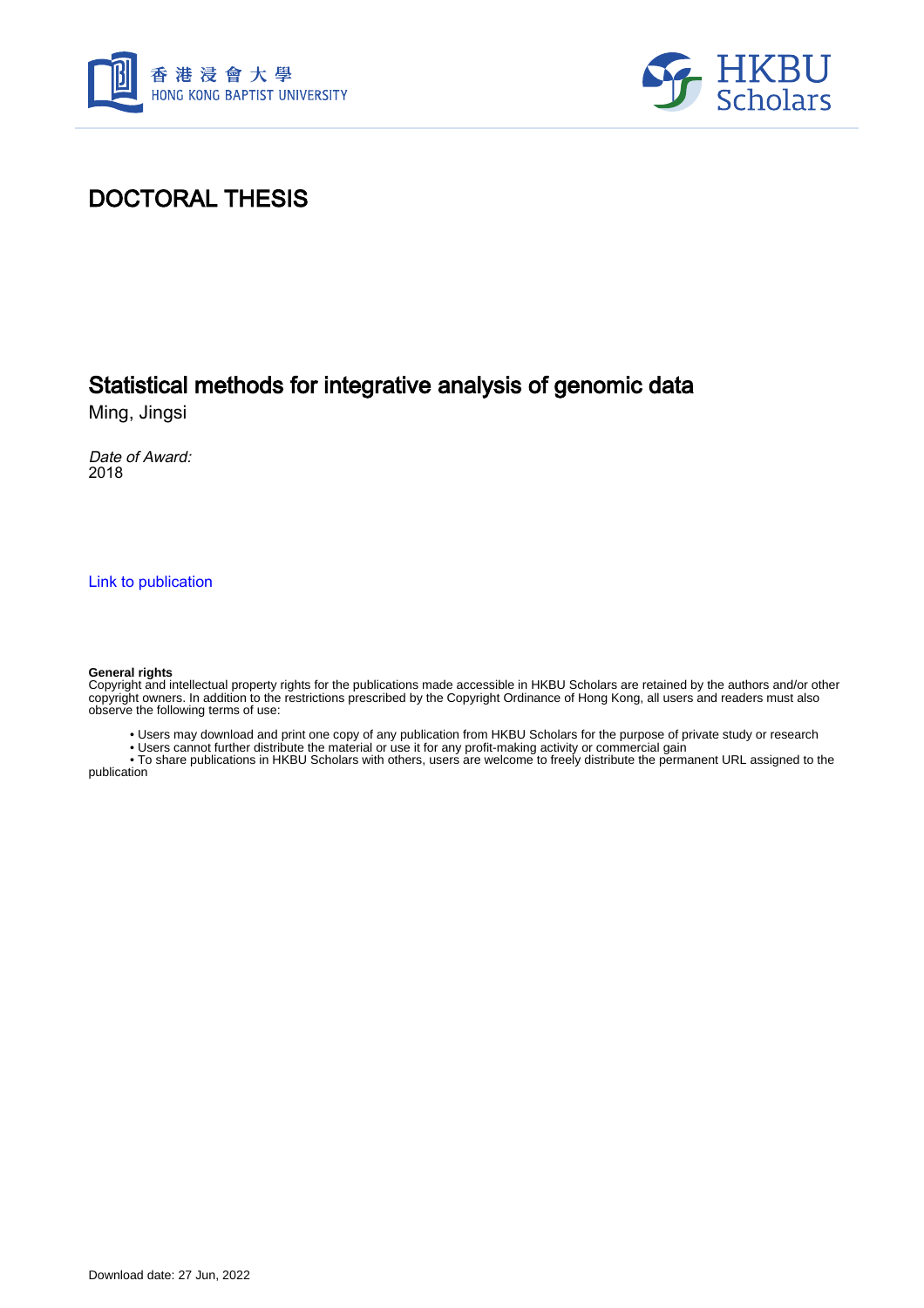### Abstract

Thousands of risk variants underlying complex phenotypes (quantitative traits and diseases) have been identified in genome-wide association studies (GWAS). However, there are still several challenges towards deepening our understanding of the genetic architectures of complex phenotypes. First, the majority of GWAS hits are in non-coding region and their biological interpretation is still unclear. Second, most complex traits are suggested to be highly polygenic, i.e., they are affected by a vast number of risk variants with individually small or moderate effects, whereas a large proportion of risk variants with small effects remain unknown. Third, accumulating evidence from GWAS suggests the pervasiveness of pleiotropy, a phenomenon that some genetic variants can be associated with multiple traits, but there is a lack of unified framework which is scalable to reveal relationship among a large number of traits and prioritize genetic variants simultaneously with functional annotations integrated. In this thesis, we propose two statistical methods to address these challenges using integrative analysis of summary statistics from GWASs and functional annotations.

In the first part, we propose a latent sparse mixed model (LSMM) to integrate functional annotations with GWAS data. Not only does it increase the statistical power of identifying risk variants, but also offers more biological insights by detecting relevant functional annotations. To allow LSMM scalable to millions of variants and hundreds of functional annotations, we developed an efficient variational expectation-maximization (EM) algorithm for model parameter estimation and statistical inference. We first conducted comprehensive simulation studies to evaluate the performance of LSMM. Then we applied it to analyze 30 GWASs of complex phenotypes integrated with nine genic category annotations and 127 cell-type specific functional annotations from the Roadmap project. The results demonstrate that our method possesses more statistical power than conventional methods, and can help researchers achieve deeper understanding of genetic architecture of these complex phenotypes.

In the second part, we propose a latent probit model (LPM) which combines summary statistics from multiple GWASs and functional annotations, to characterize relationship and increase statistical power to identify risk variants. LPM can also perform hypothesis testing for pleiotropy and annotations enrichment. To enable the scalability of LPM as the number of GWASs increases, we developed an efficient parameter-expanded EM (PX-EM) algorithm which can execute parallelly. We first validated the performance of LPM through comprehensive simulations, then applied it to analyze 44 GWASs with nine genic category annotations. The results demonstrate the benefits of LPM and can offer new insights of disease etiology.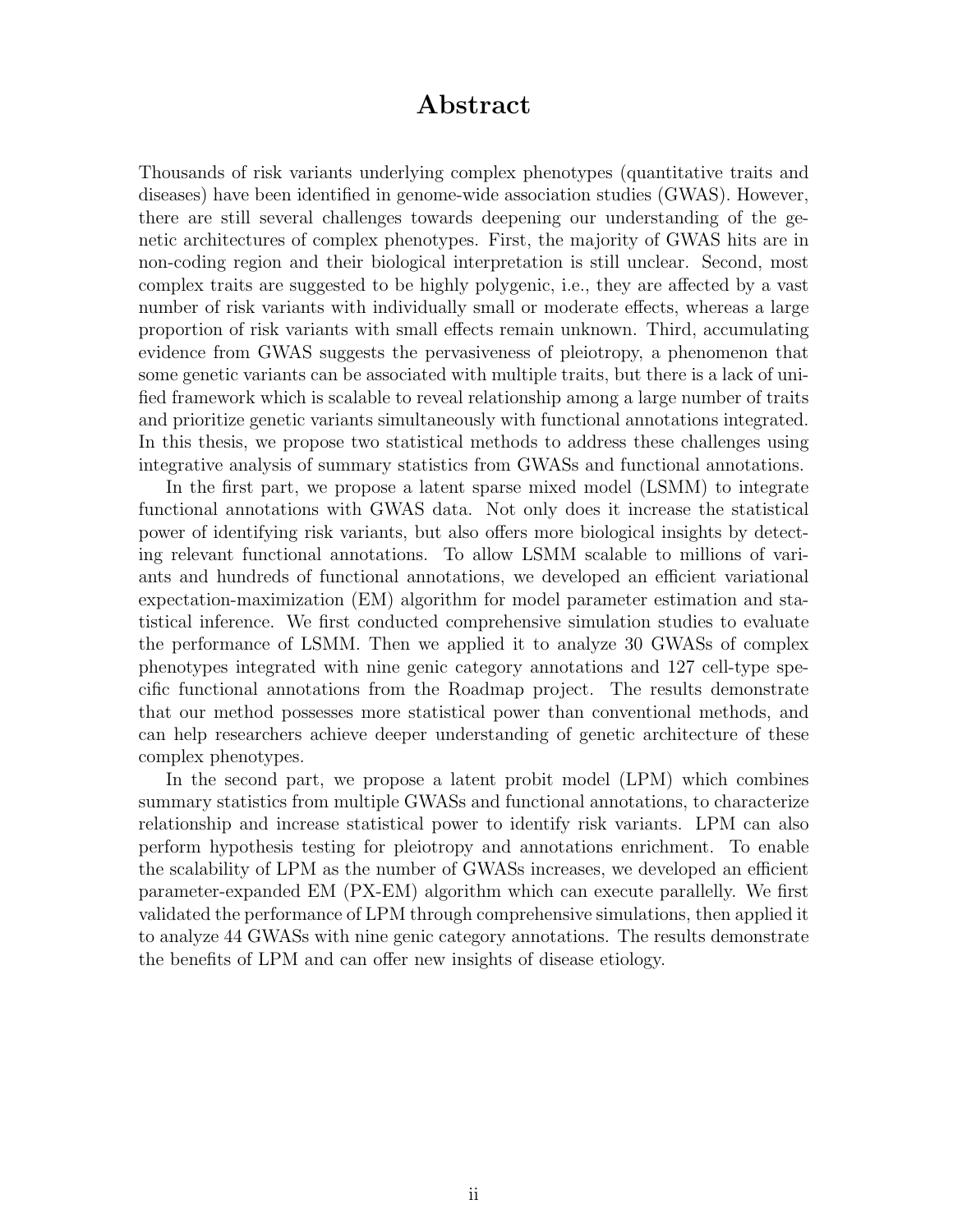# Table of Contents

| Declaration     |                                                                    | $\mathbf{i}$   |  |  |
|-----------------|--------------------------------------------------------------------|----------------|--|--|
| Abstract        |                                                                    | $\mathbf{ii}$  |  |  |
|                 | Acknowledgements                                                   | iii            |  |  |
|                 | Table of Contents                                                  | iv             |  |  |
| List of Figures |                                                                    | $\mathbf{V}$   |  |  |
| List of Tables  |                                                                    | vi             |  |  |
| Chapter 1       | Introduction                                                       | $\mathbf{1}$   |  |  |
| 1.1             |                                                                    | $\mathbf{1}$   |  |  |
| 1.2             | Integrative Analysis of GWAS with Functional Annotations           | $\overline{2}$ |  |  |
| 1.3             | Integrative Analysis of Multiple GWASS                             |                |  |  |
| 1.4             |                                                                    |                |  |  |
| 1.5             |                                                                    |                |  |  |
| Chapter 2       | LSMM: A statistical approach to integrating functional annotations |                |  |  |
|                 | with genome-wide association studies                               | $\overline{7}$ |  |  |
| 2.1             |                                                                    | $\overline{7}$ |  |  |
| 2.2             |                                                                    | 8              |  |  |
| 2.3             | Algorithm                                                          | 10             |  |  |
|                 | The Variational EM Algorithm<br>2.3.1                              | 10             |  |  |
|                 | 2.3.2<br>Details of the Four-stage Algorithm                       | 17             |  |  |
| 2.4             |                                                                    | 29             |  |  |